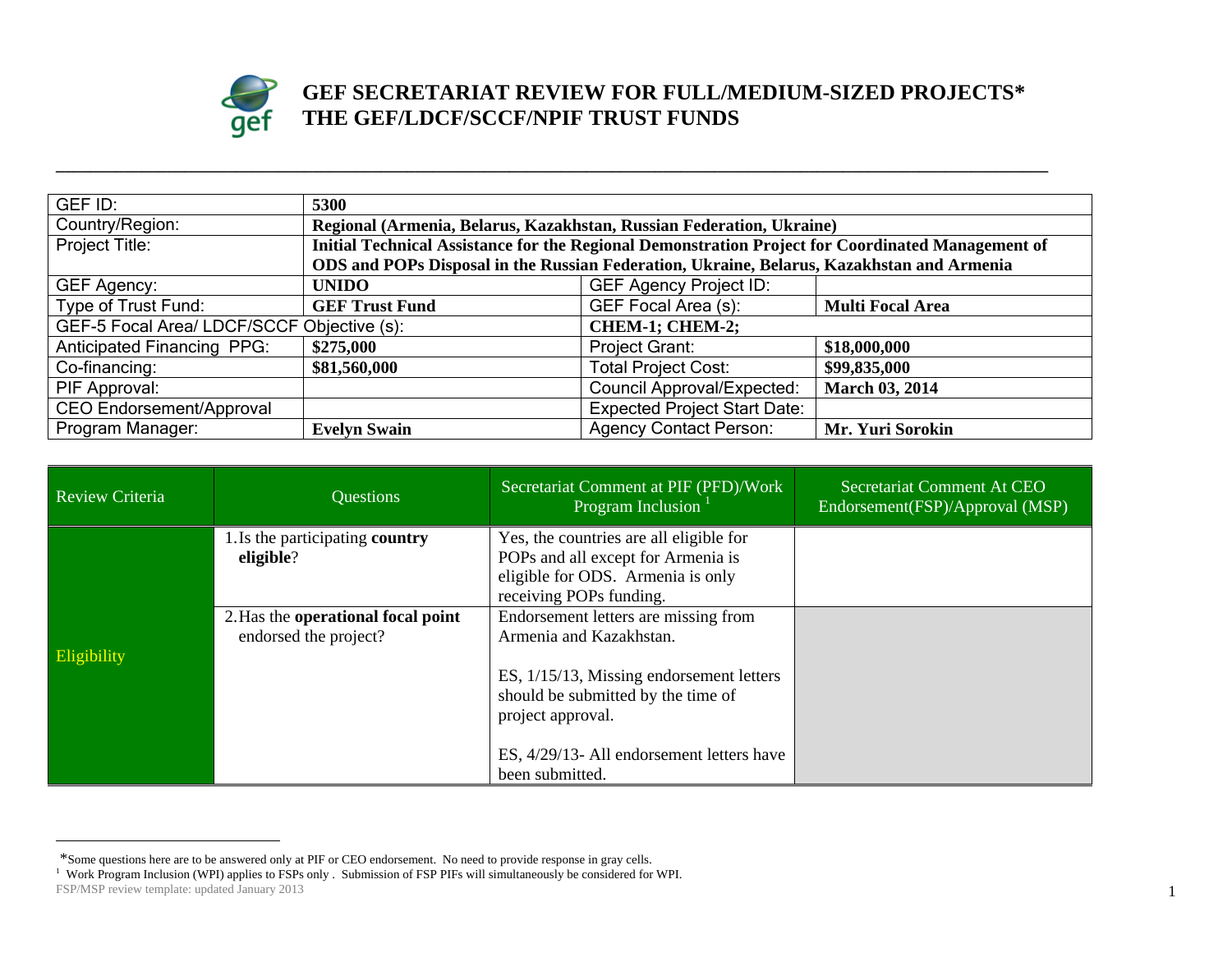| Review Criteria            | Questions                                                                                                                                                                                                                                                                                                                                                                                    | Secretariat Comment at PIF (PFD)/Work<br>Program Inclusion                                                                                                                                                                                                                                                | Secretariat Comment At CEO<br>Endorsement(FSP)/Approval (MSP) |
|----------------------------|----------------------------------------------------------------------------------------------------------------------------------------------------------------------------------------------------------------------------------------------------------------------------------------------------------------------------------------------------------------------------------------------|-----------------------------------------------------------------------------------------------------------------------------------------------------------------------------------------------------------------------------------------------------------------------------------------------------------|---------------------------------------------------------------|
| Resource                   | 3. Is the proposed Grant (including<br>the Agency fee) within the<br>resources available from (mark<br>all that apply):<br>• the STAR allocation?                                                                                                                                                                                                                                            |                                                                                                                                                                                                                                                                                                           |                                                               |
| Availability               | • the focal area allocation?                                                                                                                                                                                                                                                                                                                                                                 | Yes.                                                                                                                                                                                                                                                                                                      |                                                               |
|                            | • the LDCF under the principle of<br>equitable access                                                                                                                                                                                                                                                                                                                                        |                                                                                                                                                                                                                                                                                                           |                                                               |
|                            | • the SCCF (Adaptation or<br>Technology Transfer)?                                                                                                                                                                                                                                                                                                                                           |                                                                                                                                                                                                                                                                                                           |                                                               |
|                            | • the Nagoya Protocol Investment<br>Fund                                                                                                                                                                                                                                                                                                                                                     |                                                                                                                                                                                                                                                                                                           |                                                               |
|                            | • focal area set-aside?                                                                                                                                                                                                                                                                                                                                                                      |                                                                                                                                                                                                                                                                                                           |                                                               |
| <b>Strategic Alignment</b> | 4. Is the project aligned with the<br>focal area/multifocal areas/<br>LDCF/SCCF/NPIF results<br>framework and strategic<br>objectives?<br>For BD projects: Has the project<br>explicitly articulated which Aichi<br>$Target(s)$ the project will help<br>achieve and are SMART<br>indicators identified, that will be<br>used to track progress toward<br>achieving the Aichi target( $s$ ). | Yes, this project is in line with the<br>chemicals focal area for ODS and POPs.<br>This is not a multi focal area project, it is<br>a multi chemical project within the<br>chemicals focal area. Please correct the<br>project type.<br>ES, 4,15,13: Project type has been<br>corrected. Comment cleared. |                                                               |
|                            | 5. Is the project consistent with the<br>recipient country's national<br>strategies and plans or reports<br>and assessments under relevant<br>conventions, including NPFE,<br>NAPA, NCSA, NBSAP or NAP?                                                                                                                                                                                      | Yes, it is consistent with NIP priorities. Is<br>this consistent with the country programs<br>or these countries?                                                                                                                                                                                         |                                                               |
|                            | 6. Is (are) the <b>baseline</b> $project(s)$ ,<br>including problem(s) that the<br>baseline project(s) seek/s to<br>address, sufficiently described and<br>based on sound data and<br>assumptions?                                                                                                                                                                                           |                                                                                                                                                                                                                                                                                                           |                                                               |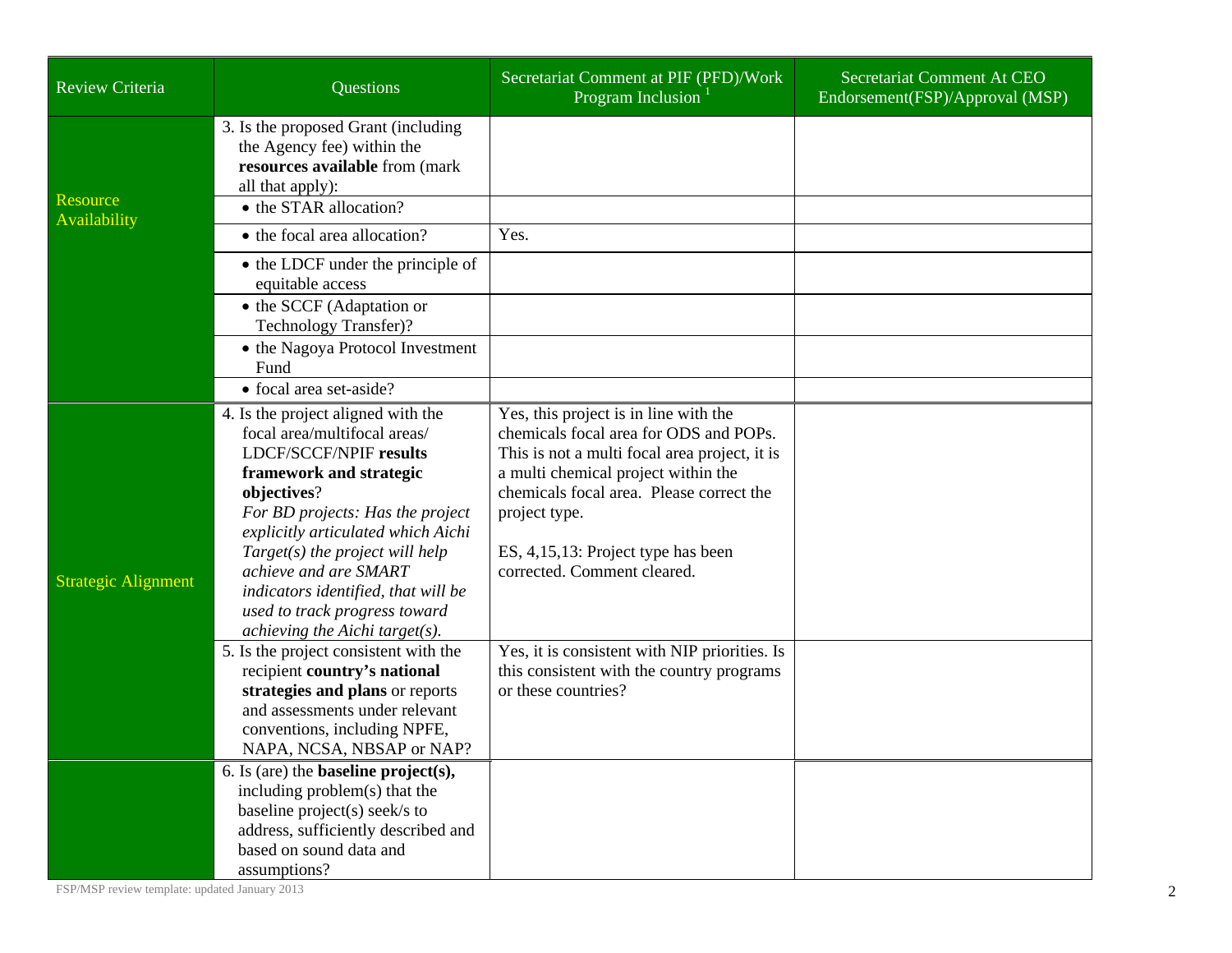| <b>Review Criteria</b> | Questions                                                                                                                        | Secretariat Comment at PIF (PFD)/Work<br>Program Inclusion <sup>1</sup>                                                                                                                                                                                                                                                                                                                        | Secretariat Comment At CEO<br>Endorsement(FSP)/Approval (MSP) |
|------------------------|----------------------------------------------------------------------------------------------------------------------------------|------------------------------------------------------------------------------------------------------------------------------------------------------------------------------------------------------------------------------------------------------------------------------------------------------------------------------------------------------------------------------------------------|---------------------------------------------------------------|
|                        | 7. Are the components, outcomes<br>and outputs in the project<br>framework (Table B) clear,<br>sound and appropriately detailed? | Component 3:<br>Please clarify what the incentives for<br>collection of ODS and POPs will include<br>in 3.5.                                                                                                                                                                                                                                                                                   |                                                               |
| <b>Project Design</b>  |                                                                                                                                  | ES, 4/15/13: Incentives provided. During<br>PPG stage the appropriate incentives<br>should be investigated and elaborated at<br>the time of CEO endorsement. Fees at<br>the time of disposal may result in<br>improper disposal to avoid fees.                                                                                                                                                 |                                                               |
|                        |                                                                                                                                  | Activities in 3.1.3 are related to the Basel<br>Convention and therefore should be done<br>through co-financing only.                                                                                                                                                                                                                                                                          |                                                               |
|                        |                                                                                                                                  | ES, 4/15/13: Addressed, comment<br>cleared.                                                                                                                                                                                                                                                                                                                                                    |                                                               |
|                        |                                                                                                                                  | Component 4:<br>Please explain the public private<br>partnership in 4.2.                                                                                                                                                                                                                                                                                                                       |                                                               |
|                        |                                                                                                                                  | ES, 4/15/13: Addressed, comment<br>cleared                                                                                                                                                                                                                                                                                                                                                     |                                                               |
|                        |                                                                                                                                  | Component 5:<br>There is a discrepancy between 5.4 and<br>5.1.4 one says that the project will<br>achieve destruction of 2,500 MT POPs<br>and 280 MT of ODS per year and the<br>other says that the projects will achieve<br>these amounts over the life of the project.<br>If these amounts are over the life of the<br>project how is building new facilities be<br>justified and sustained? |                                                               |
|                        |                                                                                                                                  | ES, 4/15/13 Addressed, Comment                                                                                                                                                                                                                                                                                                                                                                 |                                                               |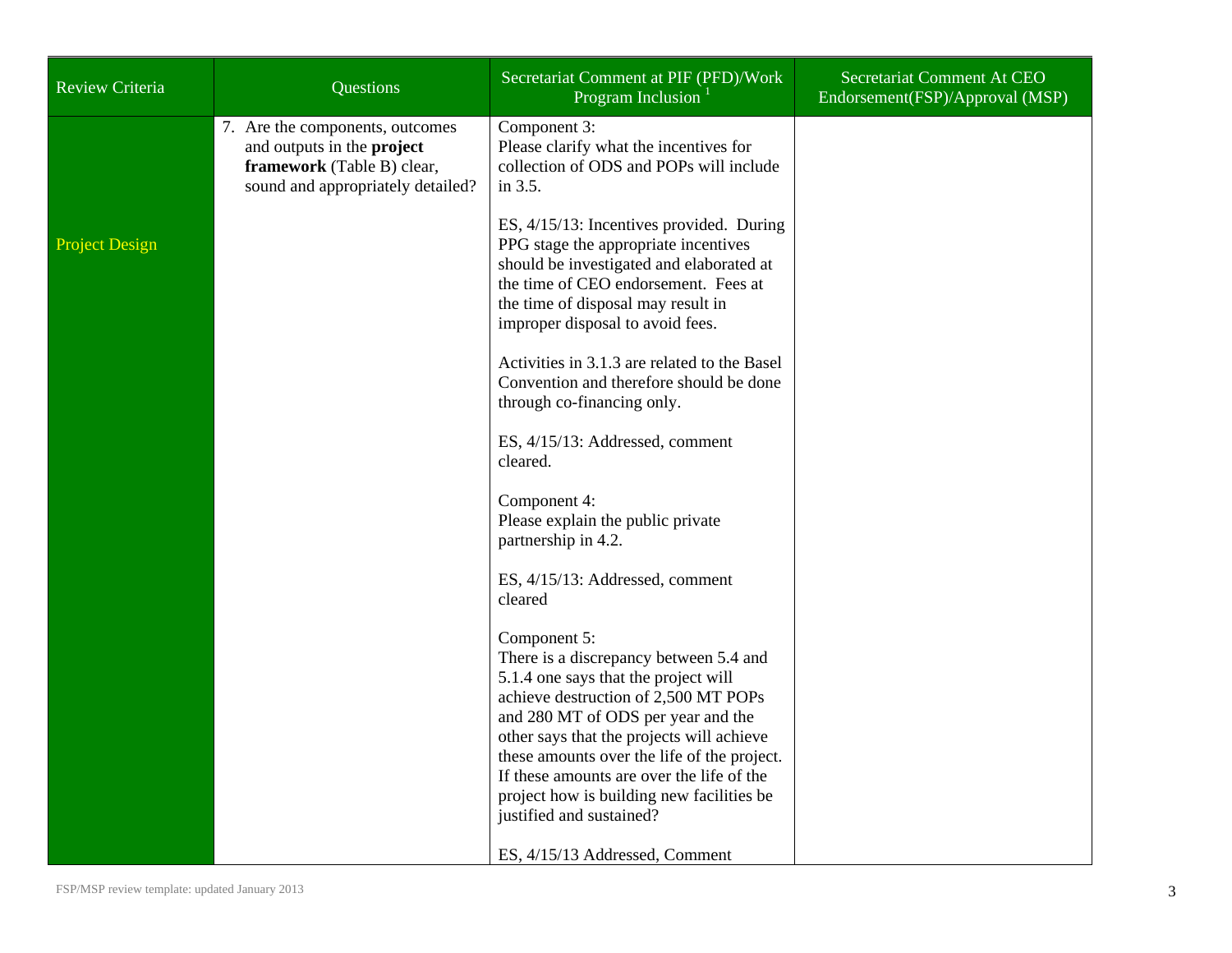| <b>Review Criteria</b> | Questions                                                                                                                                                          | Secretariat Comment at PIF (PFD)/Work<br>Program Inclusion                                                                                                                                                                                                                                                                                                      | Secretariat Comment At CEO<br>Endorsement(FSP)/Approval (MSP) |
|------------------------|--------------------------------------------------------------------------------------------------------------------------------------------------------------------|-----------------------------------------------------------------------------------------------------------------------------------------------------------------------------------------------------------------------------------------------------------------------------------------------------------------------------------------------------------------|---------------------------------------------------------------|
|                        |                                                                                                                                                                    | cleared.<br>Please explain 5.1.2. Why are<br>laboratories needed for transportation and<br>vehicle monitoring?<br>ES, 4/15/13: Addressed, Comment<br>cleared.<br>Component 6:<br>Please clarify how much PCBs will be<br>destroyed in Armenia and how this fits in                                                                                              |                                                               |
|                        |                                                                                                                                                                    | with the project.<br>ES, 4/15/13: Addressed, Comment<br>cleared.<br>Is there a need for training local NGOs in<br>6.1.4<br>ES, 4/15/13: Addressed, Comment<br>cleared.                                                                                                                                                                                          |                                                               |
|                        | 8. (a) Are global environmental/<br>adaptation benefits identified? (b)<br>Is the description of the<br>incremental/additional reasoning<br>sound and appropriate? | There is a discrepancy between what the<br>GEBs will be for the project as<br>mentioned above in question 7. The<br>amount of benefits achieved by the<br>project needs to be clarified.<br>What are the benefits that will come from<br>recycling of collected ODS appliances.<br>Will the PCBs and mercury contained in<br>collected appliances be addressed. |                                                               |
|                        |                                                                                                                                                                    | Will ODS containing foams be collected<br>and properly managed from appliances?<br>ES, 4/15/13: All comments addressed,<br>GEB's clarified.                                                                                                                                                                                                                     |                                                               |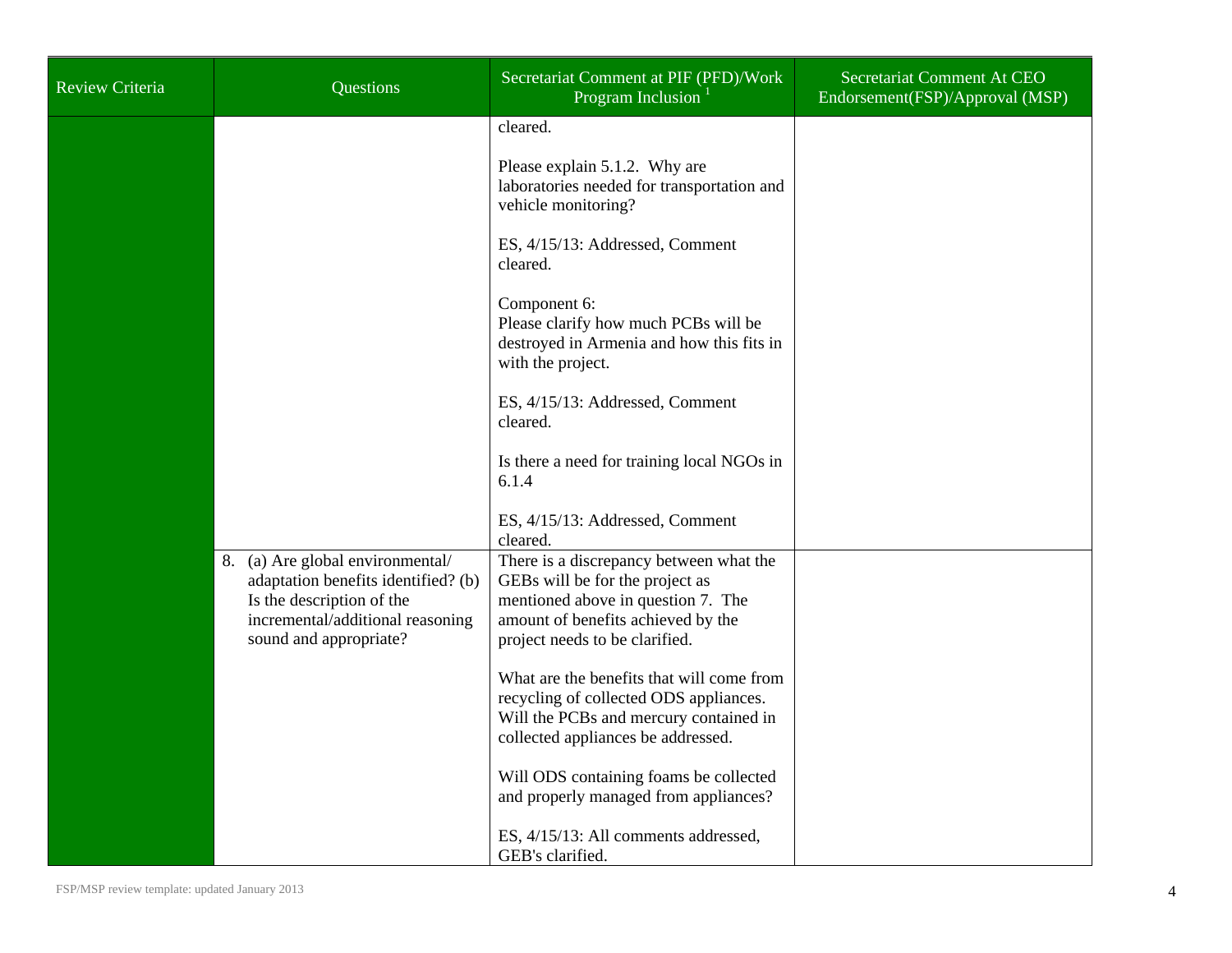| <b>Review Criteria</b> | Questions                                                                                                                                                                                                                                                                                                                 | Secretariat Comment at PIF (PFD)/Work<br>Program Inclusion <sup>1</sup>                                                                                                                                                                                                                                                                                                                                                  | Secretariat Comment At CEO<br>Endorsement(FSP)/Approval (MSP) |
|------------------------|---------------------------------------------------------------------------------------------------------------------------------------------------------------------------------------------------------------------------------------------------------------------------------------------------------------------------|--------------------------------------------------------------------------------------------------------------------------------------------------------------------------------------------------------------------------------------------------------------------------------------------------------------------------------------------------------------------------------------------------------------------------|---------------------------------------------------------------|
|                        | 9. Is there a clear description of:<br>a) the socio-economic benefits,<br>including gender dimensions, to<br>be delivered by the project, and<br>b) how will the delivery of such<br>benefits support the achievement<br>of incremental/additional<br>benefits?                                                           |                                                                                                                                                                                                                                                                                                                                                                                                                          |                                                               |
|                        | 10. Is the role of public participation,<br>including CSOs, and indigenous<br>peoples where relevant, identified<br>and explicit means for their<br>engagement explained?                                                                                                                                                 | Yes.                                                                                                                                                                                                                                                                                                                                                                                                                     |                                                               |
|                        | 11. Does the project take into account<br>potential major risks, including<br>the consequences of climate<br>change, and describes sufficient<br>risk mitigation measures? (e.g.,<br>measures to enhance climate<br>resilience)                                                                                           | Yes.                                                                                                                                                                                                                                                                                                                                                                                                                     |                                                               |
|                        | 12. Is the project consistent and<br>properly coordinated with other<br>related initiatives in the country<br>or in the region?                                                                                                                                                                                           | FAO is considering an obsolete pesticide<br>project in this region. How will this<br>project coordinate with the FAO project?<br>ES, 4/15/13: Addressed, comment<br>cleared.                                                                                                                                                                                                                                             |                                                               |
|                        | 13. Comment on the project's<br>innovative aspects,<br>sustainability, and potential for<br>scaling up.<br>Assess whether the project is<br>innovative and if so, how,<br>and if not, why not.<br>Assess the project's strategy<br>for sustainability, and the<br>likelihood of achieving this<br>based on GEF and Agency | The sustainability and potential for scale<br>up of this project need to be addressed.<br>Please clarify how this project will be<br>sustained, and if there is a need in the<br>countries for the facilities which the<br>projects proposes to develop.<br>ES, 4/15/13: Addressed, comment<br>cleared. Carbon trading should be<br>elaborated at the time of endorsement.<br>This project is innovative because it will |                                                               |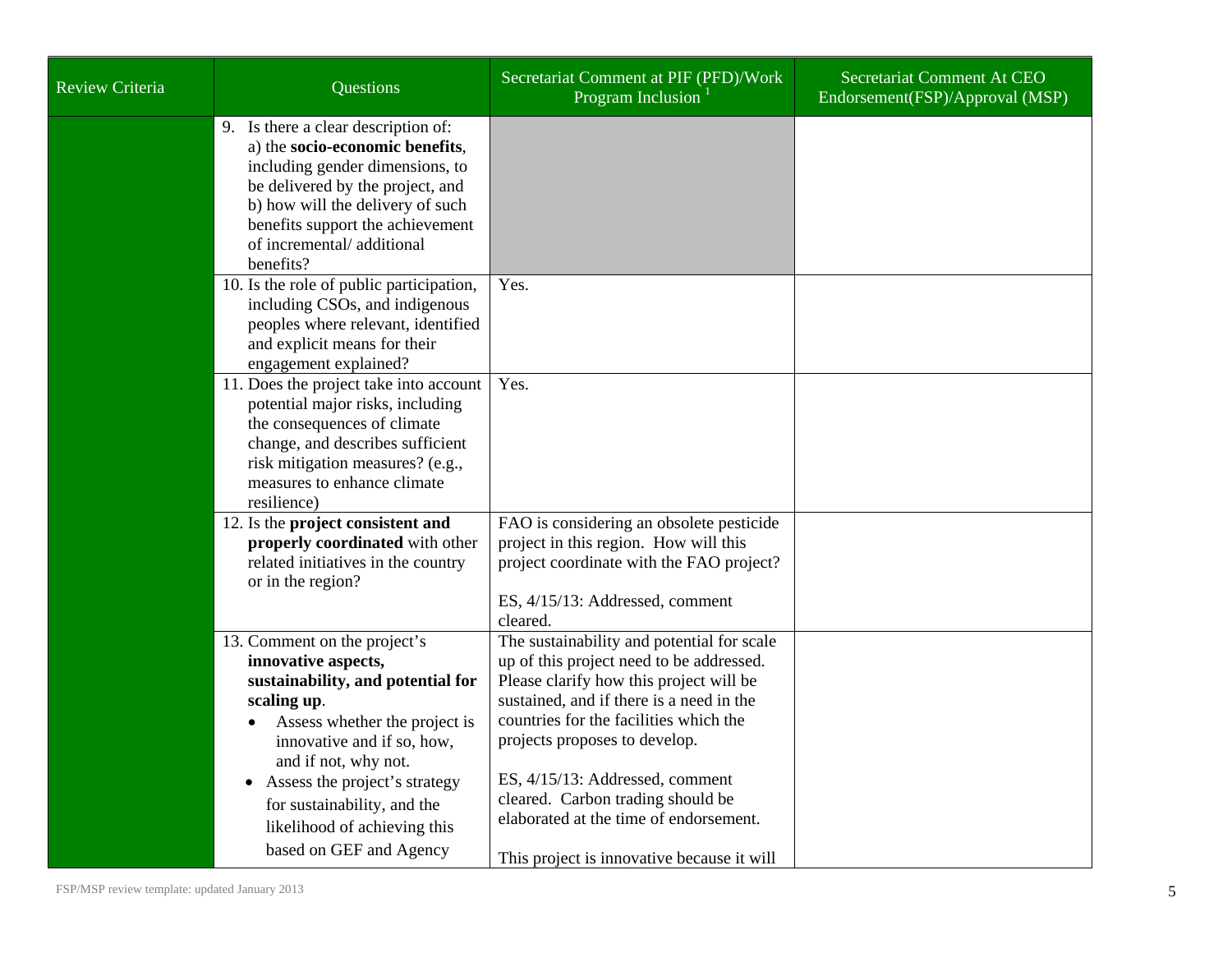| <b>Review Criteria</b>   | <b>Questions</b>                                                                                                                                                                                                                                              | Secretariat Comment at PIF (PFD)/Work<br>Program Inclusion <sup>1</sup>                                                                                                                                                                                                                                                                                                                            | Secretariat Comment At CEO<br>Endorsement(FSP)/Approval (MSP) |
|--------------------------|---------------------------------------------------------------------------------------------------------------------------------------------------------------------------------------------------------------------------------------------------------------|----------------------------------------------------------------------------------------------------------------------------------------------------------------------------------------------------------------------------------------------------------------------------------------------------------------------------------------------------------------------------------------------------|---------------------------------------------------------------|
|                          | experience.<br>Assess the potential for<br>scaling up the project's<br>intervention.                                                                                                                                                                          | demonstrate co-destruction of ODS and<br>POPs waste.                                                                                                                                                                                                                                                                                                                                               |                                                               |
|                          | 14. Is the project structure/design<br>sufficiently close to what was<br>presented at PIF, with clear<br>justifications for changes?                                                                                                                          |                                                                                                                                                                                                                                                                                                                                                                                                    |                                                               |
|                          | 15. Has the cost-effectiveness of the<br>project been sufficiently<br>demonstrated, including the cost-<br>effectiveness of the project<br>design as compared to alternative<br>approaches to achieve similar<br>benefits?                                    |                                                                                                                                                                                                                                                                                                                                                                                                    |                                                               |
| <b>Project Financing</b> | 16. Is the GEF funding and co-<br>financing as indicated in Table B<br>appropriate and adequate to<br>achieve the expected outcomes<br>and outputs?                                                                                                           | It is unclear if the GEF funding is<br>appropriate because it is unclear what the<br>benefits of the project will be. However,<br>in general the funding is too high. The<br>cost effectiveness for the POPs disposal<br>is above what is usually funded. Please<br>clarify the high cost of ODS destruction.<br>ES, 4/15/13: The cost effectiveness has<br>been clarified and elaborated. Comment |                                                               |
|                          | 17. At PIF: Is the indicated amount<br>and composition of co-financing<br>as indicated in Table C adequate?<br>Is the amount that the Agency<br>bringing to the project in line<br>with its role?<br>At CEO endorsement: Has co-<br>financing been confirmed? | cleared.<br>UNIDO brings \$300,000 cash and<br>\$150,000 in-kind.<br>The majority of co-financing is from the<br>private sector, please elaborate on what<br>companies are to be targeted and how the<br>funds from these enterprises will be<br>integrated in the project.<br>ES, 4/15/13: Addressed, comment<br>cleared.                                                                         |                                                               |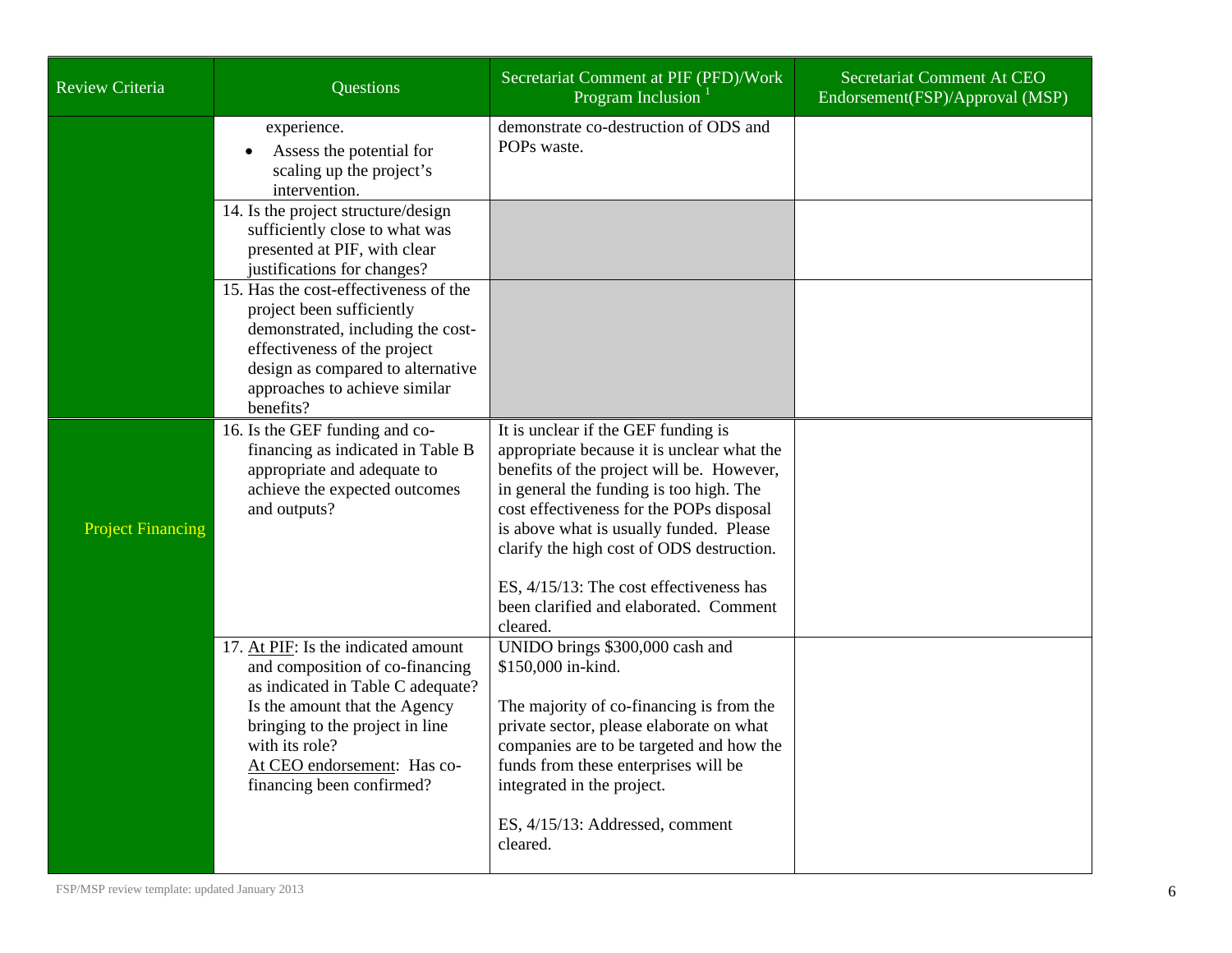| <b>Review Criteria</b>            | Questions                                                                                                                                                                                                                                                                                                            | Secretariat Comment at PIF (PFD)/Work<br>Program Inclusion $1$                                           | Secretariat Comment At CEO<br>Endorsement(FSP)/Approval (MSP) |
|-----------------------------------|----------------------------------------------------------------------------------------------------------------------------------------------------------------------------------------------------------------------------------------------------------------------------------------------------------------------|----------------------------------------------------------------------------------------------------------|---------------------------------------------------------------|
|                                   |                                                                                                                                                                                                                                                                                                                      | Co-financing will also come from<br>national governments, however financing<br>letters are not included. |                                                               |
|                                   | 18. Is the funding level for project<br>management cost appropriate?                                                                                                                                                                                                                                                 | PMC is appropriate at 4%.                                                                                |                                                               |
|                                   | 19. At PIF, is PPG requested? If the<br>requested amount deviates from<br>the norm, has the Agency<br>provided adequate justification<br>that the level requested is in line<br>with project design needs?<br>At CEO endorsement/ approval,<br>if PPG is completed, did Agency<br>report on the activities using the |                                                                                                          |                                                               |
|                                   | PPG fund?<br>20. If there is a non-grant                                                                                                                                                                                                                                                                             | <b>NA</b>                                                                                                |                                                               |
|                                   | instrument in the project, is<br>there a reasonable calendar of<br>reflows included?                                                                                                                                                                                                                                 |                                                                                                          |                                                               |
| <b>Project Monitoring</b>         | 21. Have the appropriate Tracking<br>Tools been included with<br>information for all relevant<br>indicators, as applicable?                                                                                                                                                                                          |                                                                                                          |                                                               |
| and Evaluation                    | 22. Does the proposal include a<br>budgeted M&E Plan that<br>monitors and measures results<br>with indicators and targets?                                                                                                                                                                                           |                                                                                                          |                                                               |
|                                   | 23. Has the Agency adequately<br>responded to comments from:                                                                                                                                                                                                                                                         |                                                                                                          |                                                               |
| <b>Agency Responses</b>           | $\bullet$ STAP?                                                                                                                                                                                                                                                                                                      |                                                                                                          |                                                               |
|                                   | <b>Convention Secretariat?</b><br>$\bullet$<br>The Council?<br>$\bullet$                                                                                                                                                                                                                                             |                                                                                                          |                                                               |
|                                   | • Other GEF Agencies?                                                                                                                                                                                                                                                                                                |                                                                                                          | FAO has provided comments which<br>should be addressed.       |
| <b>Secretariat Recommendation</b> |                                                                                                                                                                                                                                                                                                                      |                                                                                                          |                                                               |
|                                   | 24. Is PIF clearance/approval                                                                                                                                                                                                                                                                                        | Not at this time several issues need to be                                                               |                                                               |